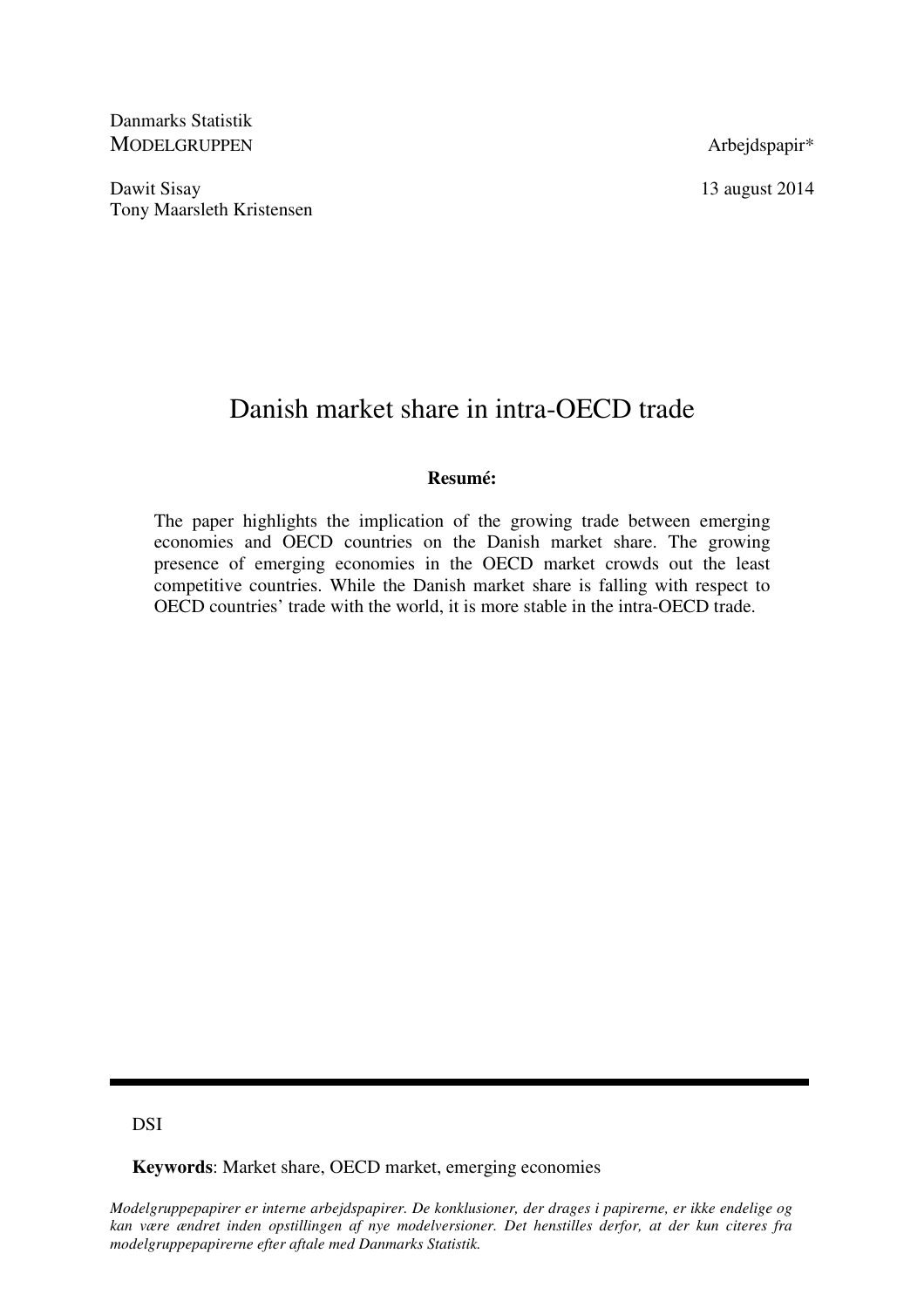## 1. Introduction

The export equations in ADAM relate market share to relative prices. The market share is measured as the ratio between Danish exports and a measure for export market index, and relative prices are defined as the ratio between Danish export prices and market prices. The export market and market price indices are in turn constructed as a weighted sum of trading partners' volume and price of imports, respectively.

The measured market indices can be affected in a number of ways. The paper DSI231112, for example, shows how sensitive the indices are to the choice of index formula – Laspeyres, Paasche or Fisher indices. Measurement error can also occur when splitting values into price and quantity. Which ultimately give a misleading picture of export performance and price competitiveness.

The list of trading partners included will also affect the market indices. Currently, the market indices in ADAM are measured based on 21 OECD countries.<sup>1</sup> These countries account about 84 percent of total Danish exports in 2000 and 74 percent in 2012. The share of Danish exports to BRIICS and Eastern European countries have been increasing. The emerging economies expand the market for Danish exports, but at the same time they increase the competition for the OECD market. The degree to which each of the OECD country is crowded out from the OECD market varies from product to product and country to country. The paper DSI10513 documents a falling market share since 2000 for Danish exports in the OECD market. This should not necessarily be interpreted as a worsening of export performances, as the answer to such question is not straightforward.

In light of this background, in this paper we construct market shares for Danish exports in the OECD market considering only intra-OECD trade. We use the OECD *International Trade by Commodity Statistics* (ITCS) database. The premise is that while Danish market share in the OECD market is falling due to the increasing presence of the emerging economies, it should not necessarily be falling once BRIICS and Eastern European countries are excluded from the OECD market. We show that the Danish market share is stable in the intra-OECD trade.

## 2. Pattern of trade

 $\overline{a}$ 

Trade between western economies and emerging economies has been increasing continuously. This pattern will continue into the future until low cost and other advantages are equalized between these economies. The overall picture of the changing pattern of trade can be seen easily by considering specific examples. Figure 1 below shows imports of Germany and United States split by place of origin. Note the OECD market consists of 22 countries the 21 OECD countries mentioned and Denmark. BRIICS consists of Brazil,

<sup>&</sup>lt;sup>1</sup> Australia, Austria, Belgium, Canada, Switzerland, Germany, Spain, Finland, France, Great Britain, Greek, Ireland, Iceland, Italy, Japan, Netherland, Norway, New Zealand, Portugal, Sweden and United States.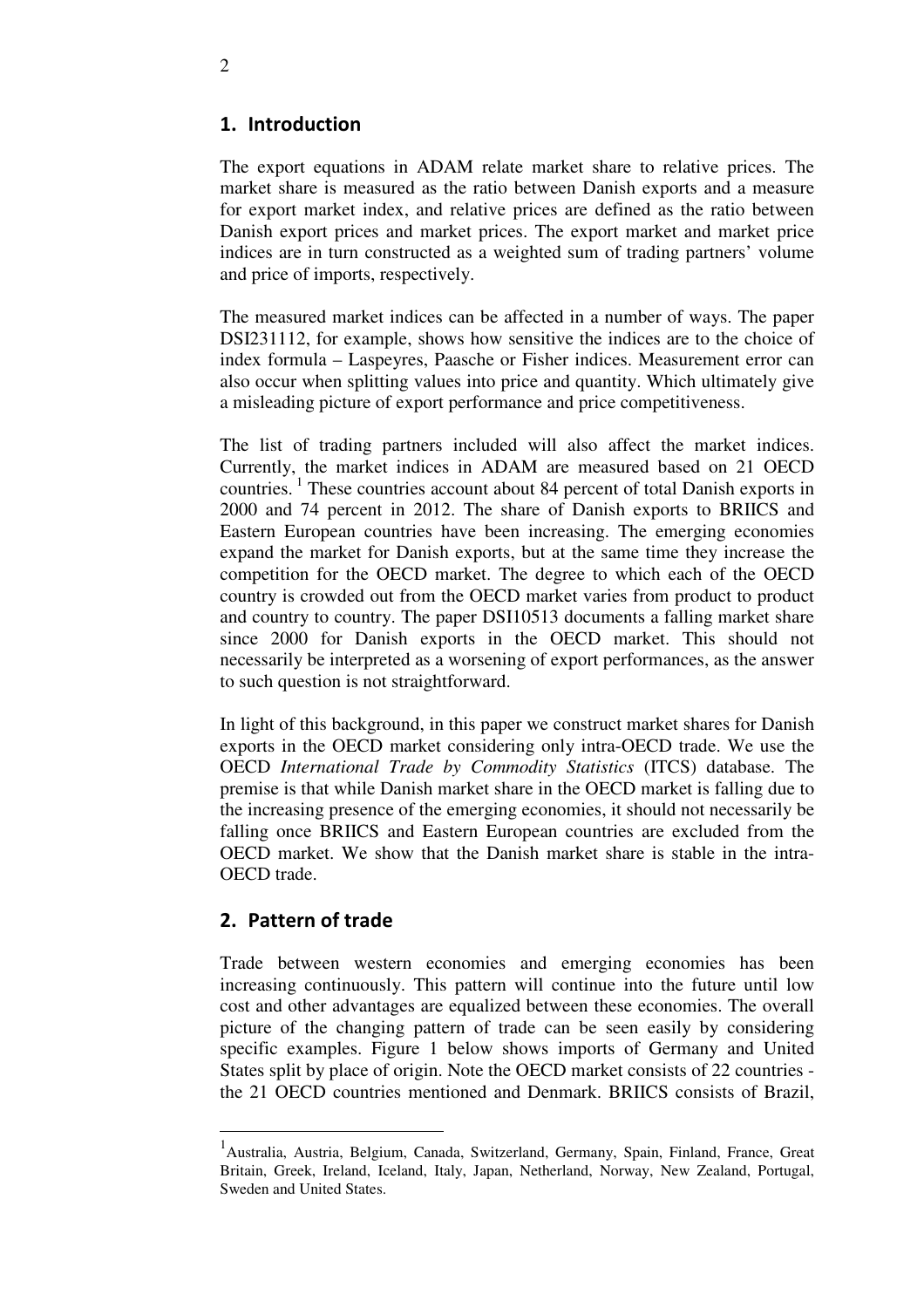Russia, India, Indonesia, China, and South Africa; EAST consists of Czech, Poland, Hungary, Turkey, Estonia, Slovenia and Slovakia; and ROW stands for the rest of the world.



#### **Figure 1. Imports of total goods split by place of origin**

German imports from OECD dropped by about 20 percent from 1990 to 2012 and the same is true for US imports. Imports from BRIICS have been continuously rising in both countries. Trade with East Europe is significant in Germany and not in US, due to among others geographical proximity and free trade agreements. Figure 1 clearly shows that the share of emerging economies trade in Germany and US has been steadily growing, leaving smaller and smaller room for OECD exports. A similar figure for other western economies will show the same picture.

Figure 1 does not say anything about the share of each OECD country in Germany and US, and particularly the share of Denmark. While the overall share of OECD's trade is falling, the share of each OECD country in Germany and US need not necessarily fall. Some countries are more competitive than others and can maintain a stable share of the market despite emerging economies growing presence. Figure 2 shows the share of Denmark in imports of selected countries.

#### **Figure 2. Imports from Denmark in different countries**

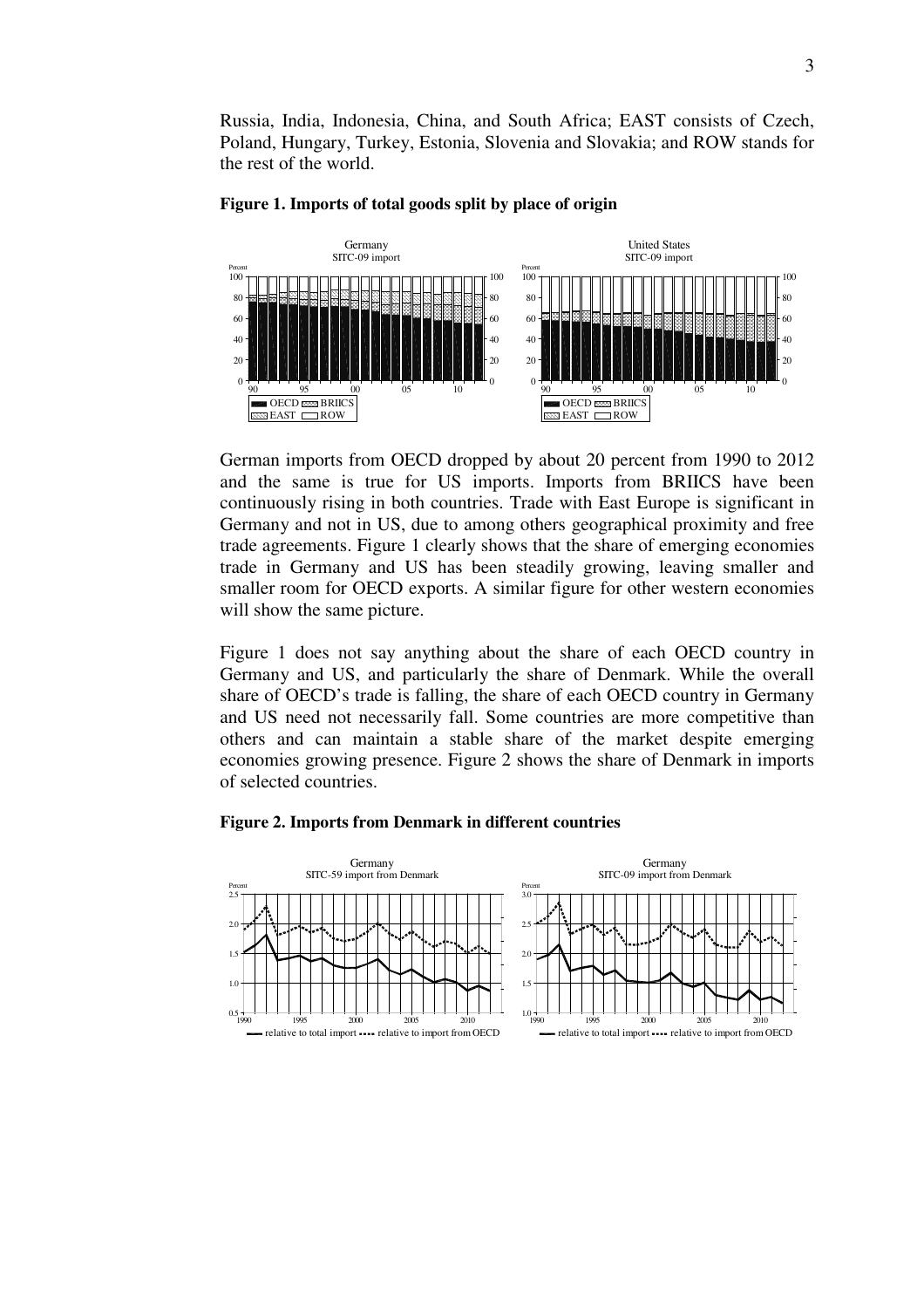

Both manufactured and total good imports of Germany from Denmark relative to total German imports from the world have been falling for the sample periods covered. However, Denmark is able to maintain a stable share of German market for total goods in the intra-OECD trade, which is attributed to Danish agriculture and raw material exports. Although difficult to see for the naked eye, the rate of decline in German SITC59 imports from Denmark relative to other OECD countries is a percent less than relative to total imports from the world.

Danish exports to US have been increasing and the increase is relatively strong compared to OECD exports to US. Danish manufactured exports to Japan demonstrate clearly the main point of this paper. Danish exports to Japan are falling relative to imports from the world, but the Danish share compared to OECD countries' export to Japan is increasing. Hence, it is not Denmark the emerging economies are crowding out from the Japanese market. The growing share of Danish exports to geographically distant countries like US and Japan can be attributed to the falling transportation costs and speaks in favour of Danish exporters' ability to reach remote markets.

Figure 2 showed Danish shares in imports of selected countries have been stable or increasing compared to other OECD countries. A similar figure in other countries could, nevertheless, show the opposite. Hence, it would be natural to have an overall picture of the market share in the OECD markets, we turn to this now.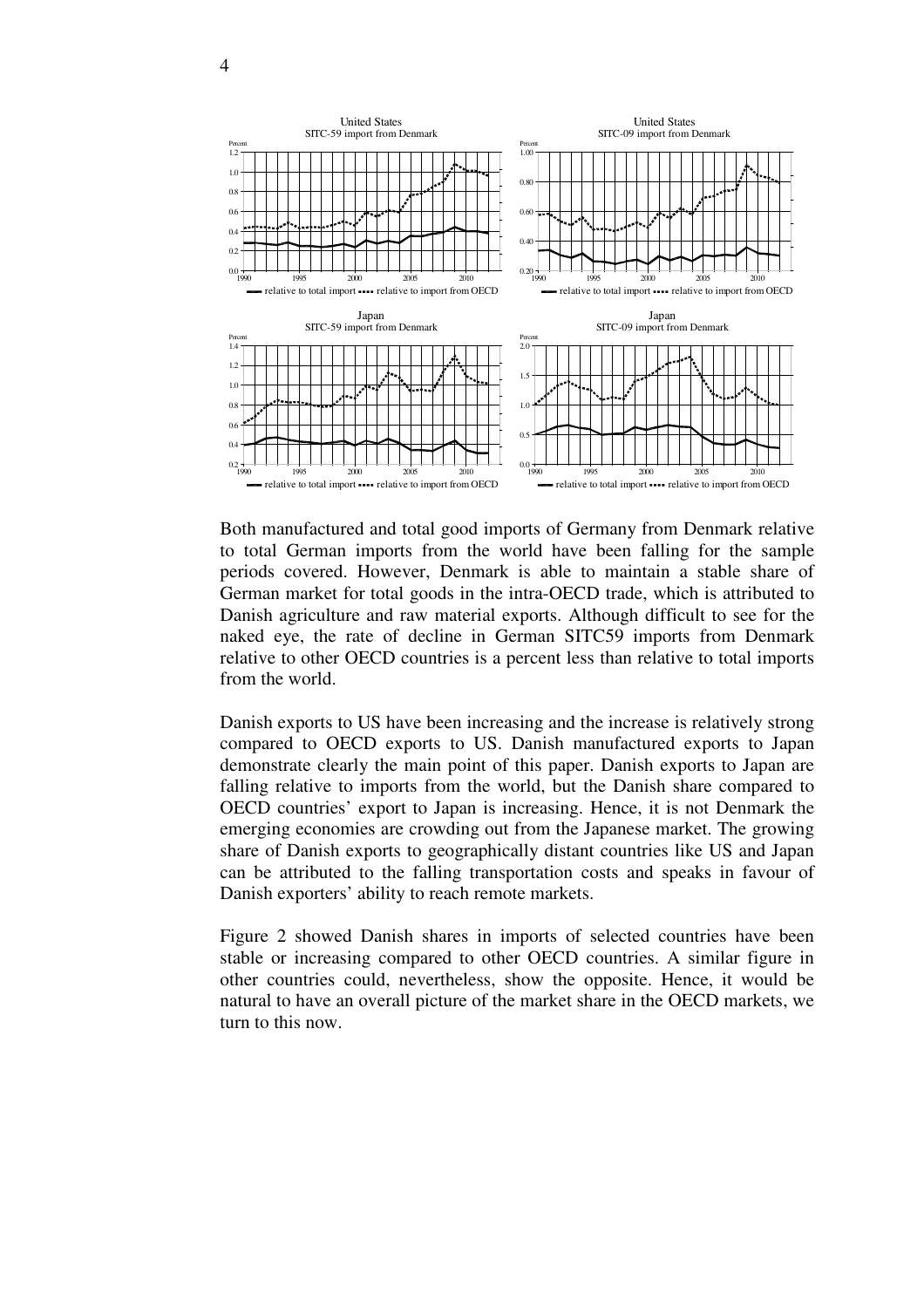### 3. Danish market share in the OECD market

The export market and market prices indices in ADAM are calculated as:

$$
\frac{fEe}{fEe_{-1}} = \left(\sum_{j} we_{j,-1} * \frac{fEe_j}{fEe_{j,-1}}\right) \tag{1}
$$

$$
\frac{pee}{pee_{-1}} = (\sum_{j} we_{j,-1} * \frac{pee_j}{pee_{j,-1}})
$$
 (2)

Where *j* denotes trading partners, *fEe* is the market index at fixed prices (2005=1), *pee* is competitors' price or market price,  $fEe_j$  and  $pee_j$  are volume and price of imports of country *j* from the world, *we<sup>j</sup>* is the share of Danish exports to partner *j*.

The paper DSI231112 explains the data source and methodology used for the export market and market price indices. The market indices are constructed using the OECD ITCS-database. Trade flows in current price are split into price and quantity using unit value indices. Price indices based on unit values can be subjected to shortcomings. But market indices in current price are a reliable measure. The market indices in ADAM are also proportionally adjusted to add up to the national accounts data for total goods, here we skip the proportional adjustment to be able to compare different series.

Figure 3 shows market share in current prices. The ratio between Danish exports to the world and the market index (1) in current prices using trading partners import from the world is referred as 'market share – world' and the ratio between Danish exports to OECD countries and (1) based on partners import from OECD countries only is referred as 'market share – OECD'.

#### **Figure 3. Danish market share in current prices**



The Danish market share for SITC-59 conveys the main argument in this paper. The Danish market share is more or less stable in the intra-OECD trade. The market share for total goods also shows the same pattern, the fall in market share is smaller when trade only between OECD countries is considered. Figure 4 presents market share in fixed prices. It supports the basic conclusion in current prices.